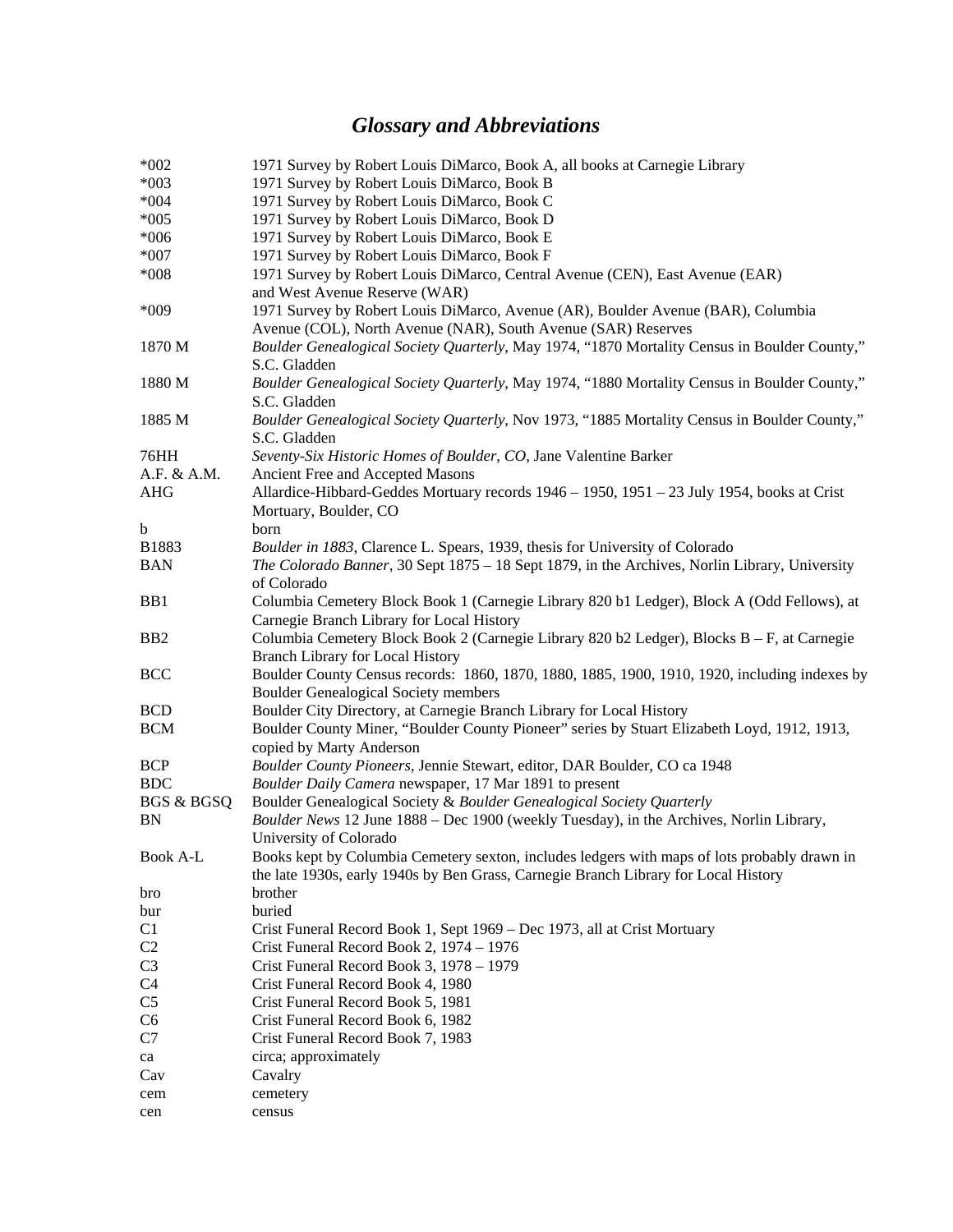| CF<br>CG         | Colorado Families: A Territorial Heritage, Colorado Genealogical Society, Denver, CO 1981<br>The Colorado Genealogist, Colorado Genealogical Society, Denver, CO                       |
|------------------|----------------------------------------------------------------------------------------------------------------------------------------------------------------------------------------|
| ch               | children, church                                                                                                                                                                       |
| City             | City of Boulder applications for burial for Columbia Cemetery 1965 – 1990s, at Carnegie Branch<br>Library for Local History and City of Boulder                                        |
| <b>CLM</b>       | Columbia Lodge #14 A.F. & A.M. Minutes Book #1 from its organization Jan. 3, 1867 until<br>October 11, 1873, & Vol. 2 Nov 1873 - Sept 1879, Masonic Lodge, Boulder, CO                 |
| CN               | Boulder County News 12 Oct 1869 - 8 Nov 1878, Friday weekly, in the Archives, Norlin Library,<br>University of Colorado                                                                |
| $_{\rm co}$      | county                                                                                                                                                                                 |
| Cobit            | Crist Mortuary obituary information sheet, at Crist Mortuary, Boulder, CO                                                                                                              |
| <b>CR</b>        | <b>Center Row</b>                                                                                                                                                                      |
| CRO1             | Crist Mortuary obituary sheets 1, 10 Mar 1971 - 31 Dec 1972, all at Crist Mortuary                                                                                                     |
| CRO <sub>2</sub> | Crist Mortuary obituary sheets 2, 1 Jan 1973 -                                                                                                                                         |
| CRO <sub>3</sub> | Crist Mortuary obituary sheets 3, 1 Jan 1974 -                                                                                                                                         |
| CRO4             | Crist Mortuary obituary sheets 4, 1 Jan 1975 - July 1976                                                                                                                               |
| d                | died                                                                                                                                                                                   |
| <b>DAR</b>       | DAR 1 Cemetery Records of Green Mountain Cemetery, 1940s                                                                                                                               |
| dau              | daughter                                                                                                                                                                               |
| DB               | Deed Book, Columbia Lodge #14 Masons, 1887 - 1911, at Carnegie Branch Library for Local<br>History                                                                                     |
| <b>DCT</b>       | Daily Colorado Tribune, 5 Feb 1867 - 30 June 1871, Archives, Norlin Library, University of<br>Colorado                                                                                 |
| DH               | Daily Herald, Feb 1880 -, Archives, Norlin Library, University of Colorado                                                                                                             |
| <b>DIV</b>       | Court Record, Plaintiffs 2, Boulder County Court 1877 – 1890, abstracted by Marty Anderson                                                                                             |
| div              | divorce                                                                                                                                                                                |
| <b>DWT</b>       | Denver Weekly Times, 19 Feb 1873 - 29 Dec 1880, Wednesday weekly, Archives, Norlin Library,                                                                                            |
|                  | University of Colorado                                                                                                                                                                 |
| E                | East                                                                                                                                                                                   |
| EF               | Boulder Genealogical Society Quarterly 1990 - 1994, "Boulder County, Colorado Estate Files",<br>abstracted by Lois Westcott at The Colorado Archives in Denver, CO                     |
| Epis             | Episcopal                                                                                                                                                                              |
| ER               | East Row                                                                                                                                                                               |
| GH <sub>2</sub>  | Geddes-Hibbard Mortuary records 1955 - 1957, all at Crist Mortuary                                                                                                                     |
| GH <sub>3</sub>  | Geddes-Hibbard Mortuary records 1958 - 1960                                                                                                                                            |
| GH4              | Geddes-Hibbard Mortuary records 1961 - 1963                                                                                                                                            |
| GH <sub>5</sub>  | Geddes-Hibbard Mortuary records 1964 - 1966                                                                                                                                            |
| GH <sub>6</sub>  | Geddes-Hibbard Mortuary records Jan 1967 - 1 Sept 1969                                                                                                                                 |
| <b>GM</b>        | Green Mountain Cemetery, or Green Mountain Cemetery Interment and Lot Books, at Green<br>Mountain Cemetery, Boulder, CO                                                                |
| gr               | graveroom                                                                                                                                                                              |
| grdau            | granddaughter                                                                                                                                                                          |
| grson            | grandson                                                                                                                                                                               |
| gt               | great                                                                                                                                                                                  |
| H:               | Howe Mortuary Funeral Record Books, burial #, from mid 1902 through 1983. Includes the<br>records of Frank J. Buchheit, predecessor of Howe Mortuary. Books at Howe Mortuary, Boulder, |
|                  | $\rm CO$                                                                                                                                                                               |
| <b>HBV</b>       | History of Clear Creek and Boulder Valley, 1880                                                                                                                                        |
| HB               | Columbia Cemetery Gravestone Inventory, a measured survey of Columbia Cemetery markers<br>that was completed by Historic Boulder, Inc. in 1994                                         |
| Heards           | 3" x 5" cards given to Carnegie Library by Howe Mortuary concerning purchasers of lots in                                                                                              |
|                  | Columbia Cemetery. These are the cards begun about 1922 by Charles Feigel, secretary of Park<br><b>Cemetery Association</b>                                                            |
| <b>HDR</b>       | Historical Data Record Pioneer Forms ca 1933, at Carnegie Branch Library for Local History                                                                                             |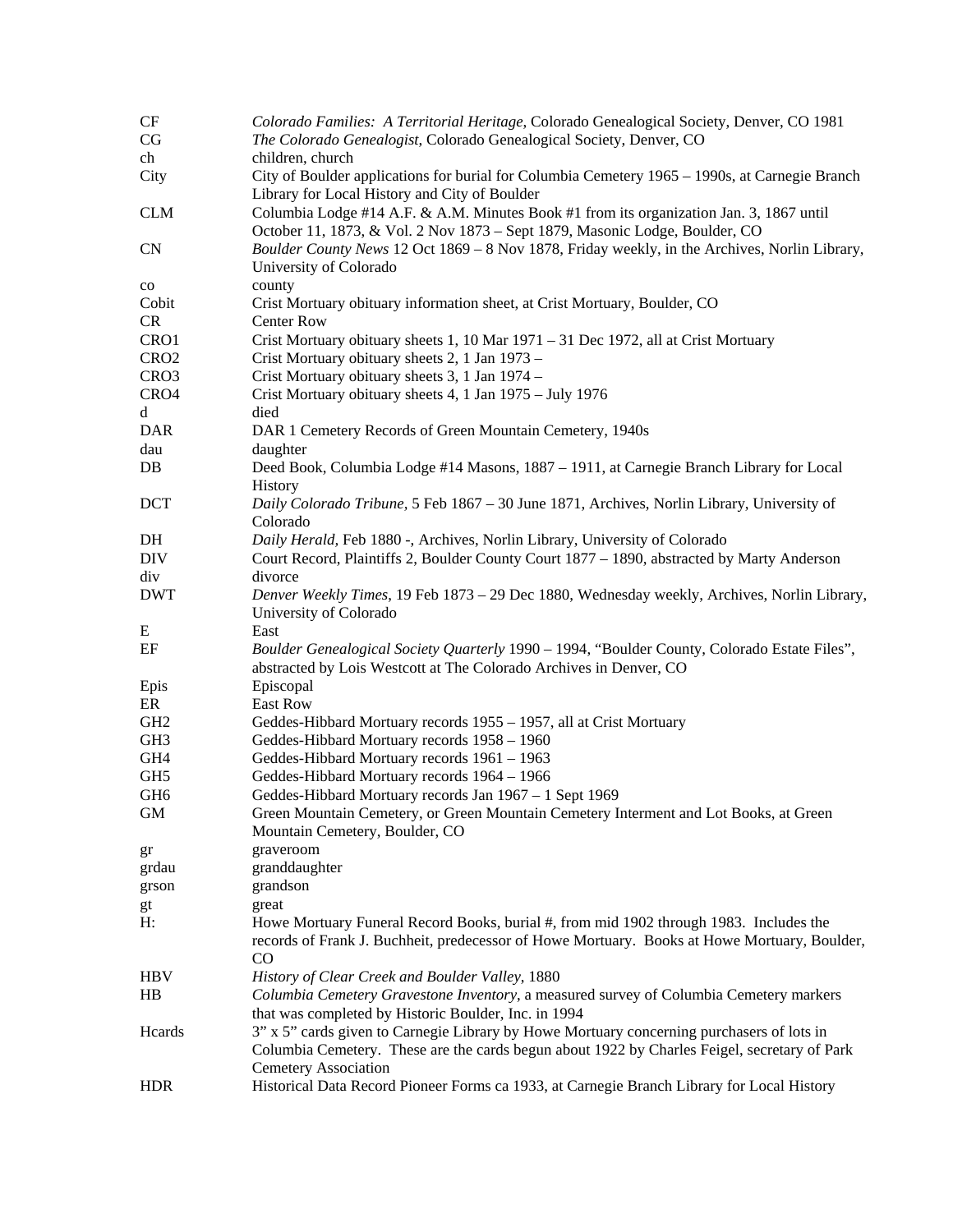| Henn 1          | G.R. Henning Funeral Record 25 Feb 1923 – 16 Sept 1927, all books at Darrell Howe Mortuary,<br>Lafayette, CO                                                        |
|-----------------|---------------------------------------------------------------------------------------------------------------------------------------------------------------------|
| Henn 2          | G.R. Henning Funeral Record 18 Sept 1927 - 10 May 1930                                                                                                              |
| Henn 3          | G.R. Henning Funeral Record 16 May 1930 - 10 Sept 1933                                                                                                              |
| Henn 4          | G.R. Henning Funeral Record 9 Sept 1933 - 31 Jan 1937                                                                                                               |
| Henn 5          | G.R. Henning Funeral Record 2 Feb 1937 - 26 Apr 1941                                                                                                                |
| Henn 6          | G.R. Henning Funeral Record 3 May 1941 - 20 Dec 1945                                                                                                                |
| Henn 7          | G.R. Henning Funeral Record 2 Jan 1946 - 20 July 1950                                                                                                               |
| Henn 8          | G.R. Henning Funeral Record 24 July 1950 - 11 June 1955                                                                                                             |
| Henn 9          | G.R. Henning Funeral Record 27 June 1955 – 23 Feb 1960                                                                                                              |
| Henn 10         | G.R. Henning Funeral Record 28 Feb 1960 - 18 Dec 1967                                                                                                               |
| HK1             | Hall – Kelso Funeral Record Book 1, 26 Feb 1930 – 26 Sept 1931 (these records are in Tippett-<br>Hall book 4), all at Crist Mortuary                                |
| HK <sub>2</sub> | Hall - Kelso Funeral Record Book 2, 1 Oct 1931 - 12 Nov 1938                                                                                                        |
| HK3             | Hall – Kelso Funeral Record Book 3, 12 Nov 1938 – 4 May 1946 (this book includes McClure-                                                                           |
|                 | Kelso 7 July 1944 – 3 Aug 1944)                                                                                                                                     |
| <b>HMB</b>      | Harrison Mutual Burial Association                                                                                                                                  |
| Hobit           | Howe Mortuary obituary information sheets, at Howe Mortuary                                                                                                         |
| Hotels          | Hotels of Boulder, CO from 1860, by Sanford C. Gladden                                                                                                              |
| hrs             | hours (as in age)                                                                                                                                                   |
| hus             | husband                                                                                                                                                             |
| <b>HW</b>       | Boulder County Herald Weekly, 18 Feb 1880 - 11 Feb 1914 (Wednesday weekly), abstracted<br>through Dec 1900, in the Archives, Norlin Library, University of Colorado |
| <b>IOOF</b>     | Independent Order of Odd Fellows                                                                                                                                    |
| K1              | Kelso Funeral Record Book 1, 28 Mar 1919 - 8 Nov 1922, all at Crist Mortuary                                                                                        |
| K2              | Kelso Funeral Record Book 2, 9 Nov 1922 - 8 Oct 1928                                                                                                                |
| K3              | Kelso Funeral Record Book 3, 10 Oct $1928 - 27$ Feb 1930 (Kelso continued with Hall, and the                                                                        |
|                 | records of Hall-Kelso are in Tippett-Hall 4)                                                                                                                        |
| KC1             | Kelso Coroner Scrapbook #1, at Carnegie Branch Library for Local History                                                                                            |
| KC <sub>2</sub> | Kelso Coroner Scrapbook #2, at Carnegie Branch Library for Local History                                                                                            |
| KC <sub>3</sub> | Kelso Coroner Scrapbook #3, at Carnegie Branch Library for Local History                                                                                            |
| KC4             | Kelso Coroner Scrapbook #4, at Carnegie Branch Library for Local History                                                                                            |
| <b>MLB</b>      | Masonic Lodge of Boulder, CO, Frederick L. Chase                                                                                                                    |
| KT              | Kelso-Tuttle Funeral Records, at Crist Mortuary                                                                                                                     |
| m               | married or month (as in age)                                                                                                                                        |
| Map3            | Columbia Cemetery map Dec 1882, Otto Schmitz, at Carnegie Branch Library for Local History                                                                          |
| MD              | The Mining Districts of Boulder County, CO, Percy S. Fritz, thesis for University of Colorado,<br>1927                                                              |
| Meth            | Methodist                                                                                                                                                           |
| MM1             | Genealogical Abstracts from the Boulder Daily Camera 1891 – 1900, Boulder, Colorado, by<br>Mary McRoberts, Boulder, CO 1985                                         |
| MM <sub>2</sub> | Boulder County, Colorado Deaths and the Insane 1859 – 1900 Newspaper Abstracts, by Mary                                                                             |
|                 | McRoberts, Boulder, CO 1991                                                                                                                                         |
| MM3             | Boulder County, Colorado Marriages, Anniversaries, Divorces, Births and Birthdays, by Mary<br>McRoberts, Boulder, CO 1991                                           |
| MR              | Boulder County, Colorado Marriage Records 1860 - 1900, abstracted by Wanda Armstead and<br>Rose Northrop for Boulder Genealogical Society                           |
| N               | North                                                                                                                                                               |
| <b>NAC</b>      | Boulder News & Courier 3 Jan 1879 - 1883, Friday weekly, Archives, Norlin Library, University                                                                       |
|                 | of Colorado                                                                                                                                                         |
| Nat             | Naturalization Records of Boulder County, CO abstracted by Lois Westcott                                                                                            |
| NB              | Boulder News and Banner Nov 1883 - 5 June 1888, Tuesday weekly, Archives, Norlin Library,<br>University of Colorado                                                 |
| <b>NE</b>       | Northeast quarter                                                                                                                                                   |
| NH              | News - Herald 18 Feb 1916 - 29 Feb 1932, Archives, Norlin Library, University of Colorado                                                                           |